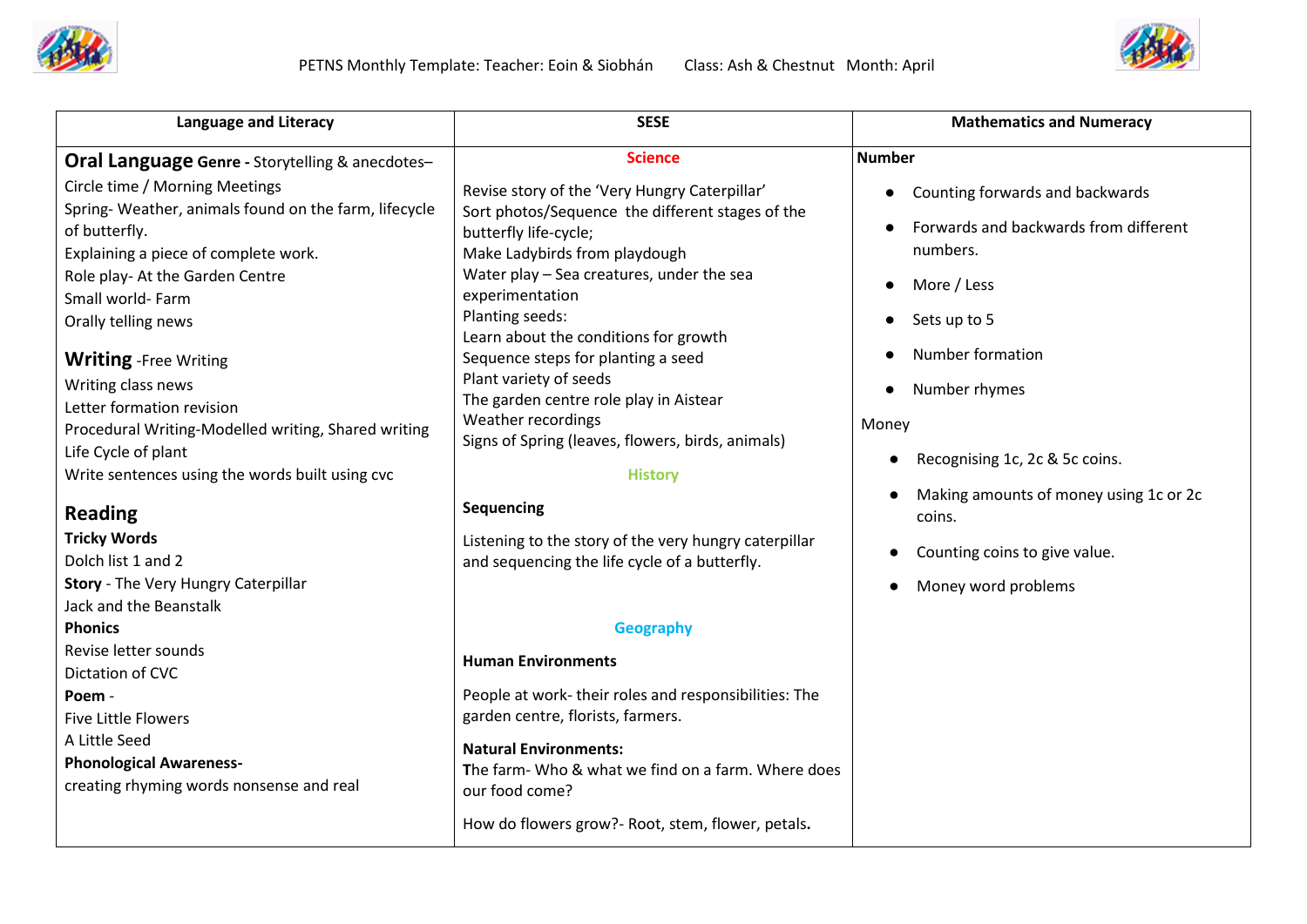



|                                                                              | PETINS MOTITITY TEMPROTE. TEACHER: EQITI & SIODITAM<br>Class. ASIT& CHESTING MOTION. ADITI |                                                        |
|------------------------------------------------------------------------------|--------------------------------------------------------------------------------------------|--------------------------------------------------------|
| <b>Physical Education:</b>                                                   |                                                                                            | <b>The Arts</b>                                        |
| <b>Dance</b>                                                                 |                                                                                            | <b>Visual Arts</b>                                     |
| Mirroring partner                                                            |                                                                                            | Butterfly symmetry art / butterfly prints              |
| Working with partner and small group to<br>create dance                      |                                                                                            | Paper plate flowers / Toilet roll flowers<br>$\bullet$ |
|                                                                              |                                                                                            | <b>Music</b>                                           |
|                                                                              | <b>SPRING</b>                                                                              | Performing                                             |
|                                                                              |                                                                                            | Bua na Cainte songs & Maths number rhyme songs         |
|                                                                              |                                                                                            | The Green grass grows all around<br>$\bullet$          |
|                                                                              |                                                                                            | <b>Drama</b>                                           |
|                                                                              |                                                                                            | Integration through Aistear - See Aistear plan         |
|                                                                              |                                                                                            |                                                        |
| Gaeilge                                                                      | <b>SPHE</b>                                                                                | <b>Learn Together</b>                                  |
| Ocaidí Speisialta : Lá Fhéile Phadráig                                       | Caring for animals and plants - at home/on the                                             | Plant and care for seeds and bulbs in the school       |
| <b>Sa Bhaile</b>                                                             | farm/in the zoo                                                                            | garden.                                                |
| Cluichí: Taispeáin dom, Deir Ú Gradaigh, cluiche kim                         | Farm safety                                                                                | Recall the story of St Patrick                         |
|                                                                              |                                                                                            | Create St Patrick's Day shamrock headband craft        |
| Cómhra:<br>$\mathsf{o}$                                                      |                                                                                            | Decorate Easter Egg templates                          |
| Élst leis an gcómhra ar an gclár bán<br>o                                    |                                                                                            |                                                        |
| Déan cómhra ranga leis an múinteoir<br>o<br>/puipéad/ páisí os comhair ranga |                                                                                            |                                                        |
| Déan comhrá beirte<br>0                                                      |                                                                                            |                                                        |